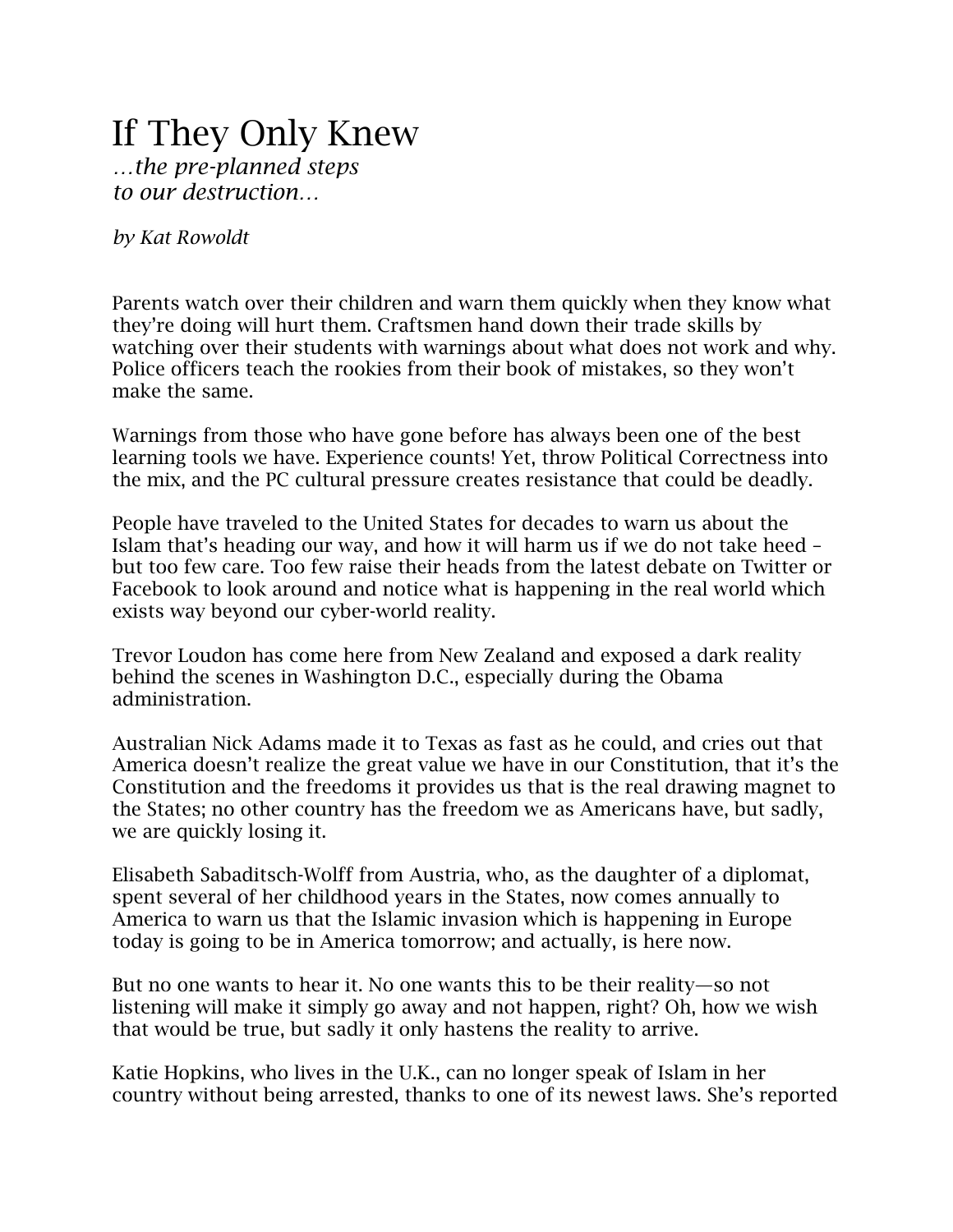on the horrors of Islam for years and has publicly been threatened with being beheaded. She reports from other countries now, where Islam is rolling over them like a tidal wave. Interestingly, America is one of the places she comes to report on it. America now has areas where Islam has overtaken huge swaths of communities.

In September 2017, I had the opportunity to spend a couple of days with former Congresswoman Michelle Bachmann from Minnesota. In our casual chat time, she shared how her state is being overrun by Muslims and it isn't pretty. Their culture is very different from ours and it truly reflects what we see of third-world countries, which is where most of them have come from. Culturally, they do not adhere to the same hygiene standards we do. I'll leave that issue there. She told me about a year-old Walmart store she'd gone into to grab something before her flight to Texas and was shocked to see that sparkling clean new store now looking disheveled and dirty in only a year. She said how so very sad it is that she's ready to move away from her beautiful state, as it's no longer the place she once knew.

I've met and interviewed many people who have fled from their native countries out of fear for their lives. Zaid Subhi, a Chaldean Christian from Iraq. We dropped bombs on Iraq when he was only ten in the '90s, but he had to get out when the Sunnis took control of the country in 2003. Christian homes were marked with the sign of the Nazarene and forced to pay the jizya (poll tax put on non-Muslims) to live under Sunni Muslim rule as second-class citizens. One terrifying night the Muslims began murdering the Christians, and Subhi and his family escaped in the dark of the night.

Kamal Saleem is a former PLO terrorist who was sent to the States. He was one of the forerunners assigned to prepare America for their stealth jihad plans. God foiled his/their plans by saving his life.

Noni Darwish, Egyptian born, has a stamped birth certificate declaring she is a Muslim. She had no say in the matter. She moved to America as a young adult. Once exposed to our culture, she began questioning the ideology she was raised under and found Christ in her search.

She, like Kamal, live under daily threat of assassination because Muslims are not allowed to leave Islam. If any Muslim chooses to do so, their families, or any other Muslim, is *required* to kill them.

These and countless others have been warning Americans of what is to come if we continue to allow practicing Islam into our country. Poland, Hungary, Romania, and Czechoslovakia refuse to allow anyone of any Islamic sect into their countries, as they know that opening the door will hasten the destruction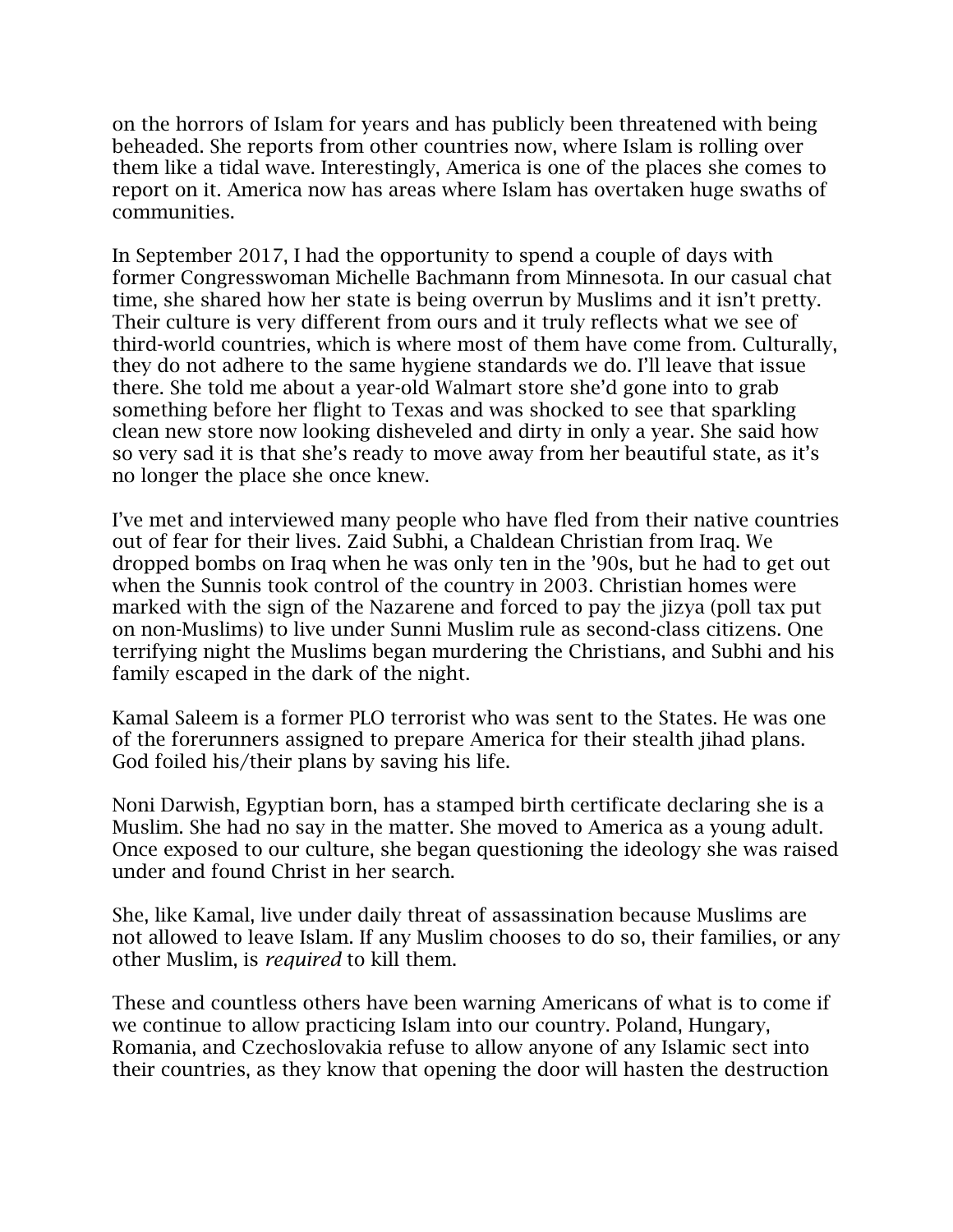of their country. They are being sued by the EU World Court for protecting their borders.

We here in the States get glimpses of the news from Europe. We have seen the horror that Germany, France, Italy, and Greece are going through. England has fallen to Islam and will soon look like a third world country. Over 500 churches have closed in London alone, while over 400 mosques have opened.

Mosques are not the Islamic term for a church. A mosque is not even primarily a place of worship. A mosque is a seat of government where jihadis take refuge, warriors are trained, weapons are stored, and practicing Muslims pray five times a day that includes reciting a prayer that starts out by declaring their hate for Christians and Jews, who must be forced to submit to Allah's caliphate (world domination) or die.

So, what's up with America? Why with all these warnings and even with as little news we receive about Europe, can we not see the danger associated with Islam? Why are we so gullible as to the work of the Trojan horse? How can we not see the stealth jihad that is occurring all around us? We have been the frog in the pot, yet no one wants to jump out of the sauna to save his or her own life.

PC correctness (aka "group think") in today's disrespectful culture is causing a much greater divide than even the Civil War presented. This divisiveness is way beyond skin color. This is mixed with religion, political parties, education, medicine, entertainment, the food industry, our legal system, and so much more. I can't think of any arena this stealth Trojan horse has not already positioned itself and messed with the minds and reality of countless Americans.

The Tarrant County Texas Republican Party Executive Committee (TCGOP) just failed its constituents in many ways and do not, cannot, seem to recognize the BAIT they just swallowed whole. I watched on the sidelines as this story unfolded over the last six months.

Back Story: TCGOP Chair Darl Easton appointed Dr. Shahid Shafi, a Muslim, as his Vice Chair of North Tarrant County in the July Organizational Meeting. One of the precinct chairs objected, filed a motion in September to rescind the appointment, and an internal struggle waged for six months to determine whether the body of chairs (executive committee—EC) would allow him to stay or not.

Shafi has stated he is a practicing Muslim. He has refused to answer questions head-on about Sharia or how he feels about Israel. He fits the role of a stealth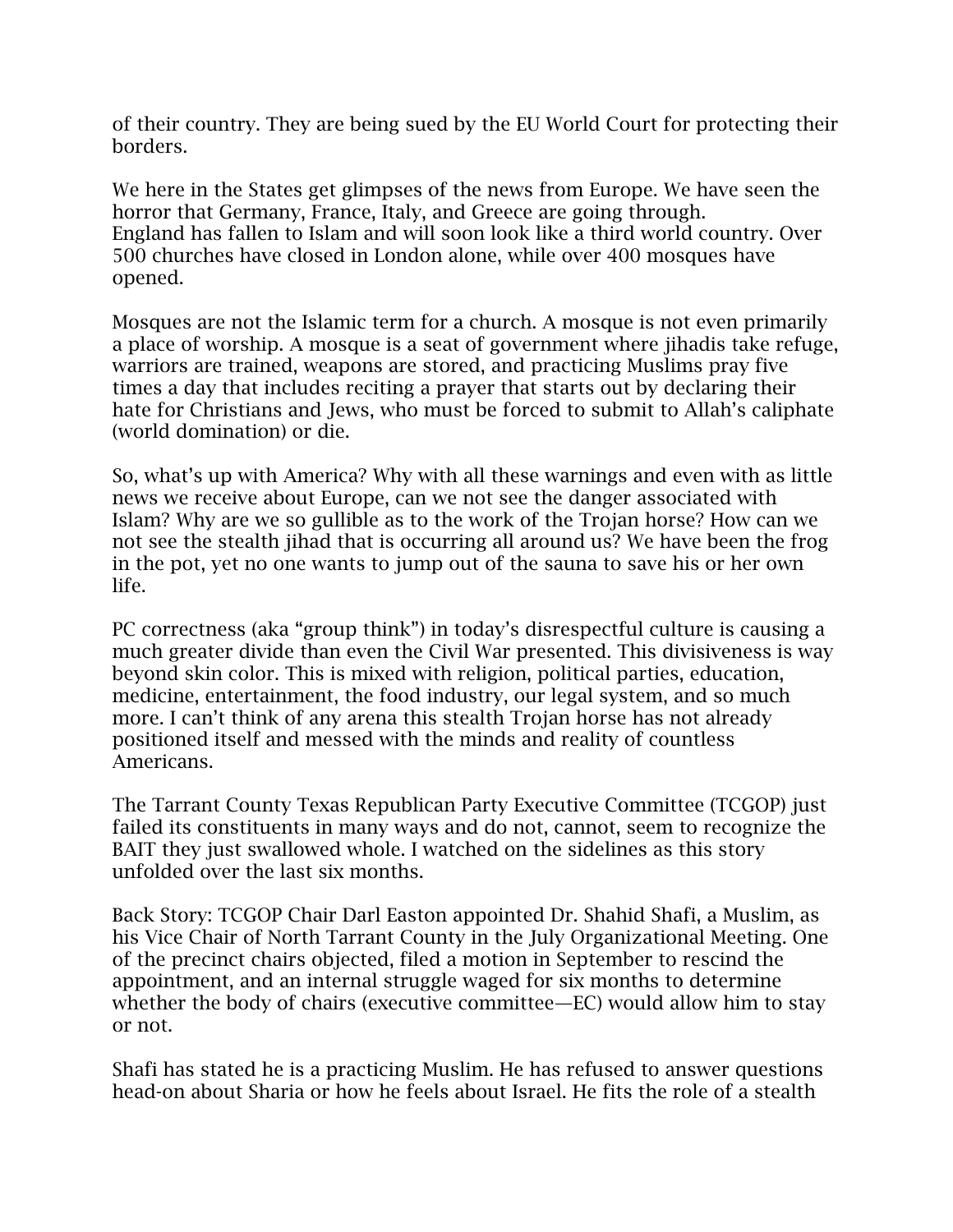jihadist. He is a well-respected member of the local community, a surgeon, and does not outwardly give any signs of being a jihadi (literally what could be referred to as a suit-wearing jihadi). His wife and daughter do not wear burqas, which is typical initially when they are establishing themselves in a community.

Regretfully, more precinct chairs chose to be politically correct and keep a Muslim in its vice-chair position than to personally investigate the issue and discover there were solid reasons to pause and act with caution instead of going the PC way—and that doesn't stand for precinct chair.

Those who chose to act diligently, who sought out more information about Islam, and educated themselves in order to vote responsibly, watched with broken hearts as their Party and principles contained within, failed them. One precinct chair even stood up, resigned his position after the vote tallies were announced, collected his things, and walked out while two-thirds of the room cheered his exit—unthinkable behavior by the EC not so long ago.

Some news I just received today, four days after the TCGOP meeting, about a person who was standing off to my left in the foyer during the three hours while the EC, in executive session, deliberated its vote. Turns out one of the two men holding signs in support of Shafi was none other than the CAIR/HAMAS Muslim activist and recent Irving City Council candidate, Shayan Elahi.

I wasn't familiar with him or his name, since I do not live in the area, but a friend from there just sent me some photos from twitter and info about him. Seems he is a news contributor to CNN and FOX for the Muslim Brotherhood. He appears to be one of the MB leaders in Orlando, FL, and also in Texas. Shafi must have been very important to him to spend an evening standing in a foyer holding a sign in support of his placement as vice chair of a Republican County Party.

The Texas Republican Party, Texas itself, and the United States are truly at a crossroads in our history. Pray we choose the path forward correctly. Benjamin Franklin may have foreseen the challenge we would have in keeping what we have come to know as the American Dream and the land of the free. When he was asked by a doctor what type of governmental structure had they finally decided on, we are told the conversation may have gone like this:

"Well, Mr. Franklin, what have we got—a republic or a monarchy?" "A republic, if you can keep it."

Did Franklin grasp the ease with which this type of government could be destroyed from within? Did he understand the Muslim way of life enough in the day in which he lived, to consider how they could use the gullible, carefree American citizens to work for their benefit, unaware doing so might be the